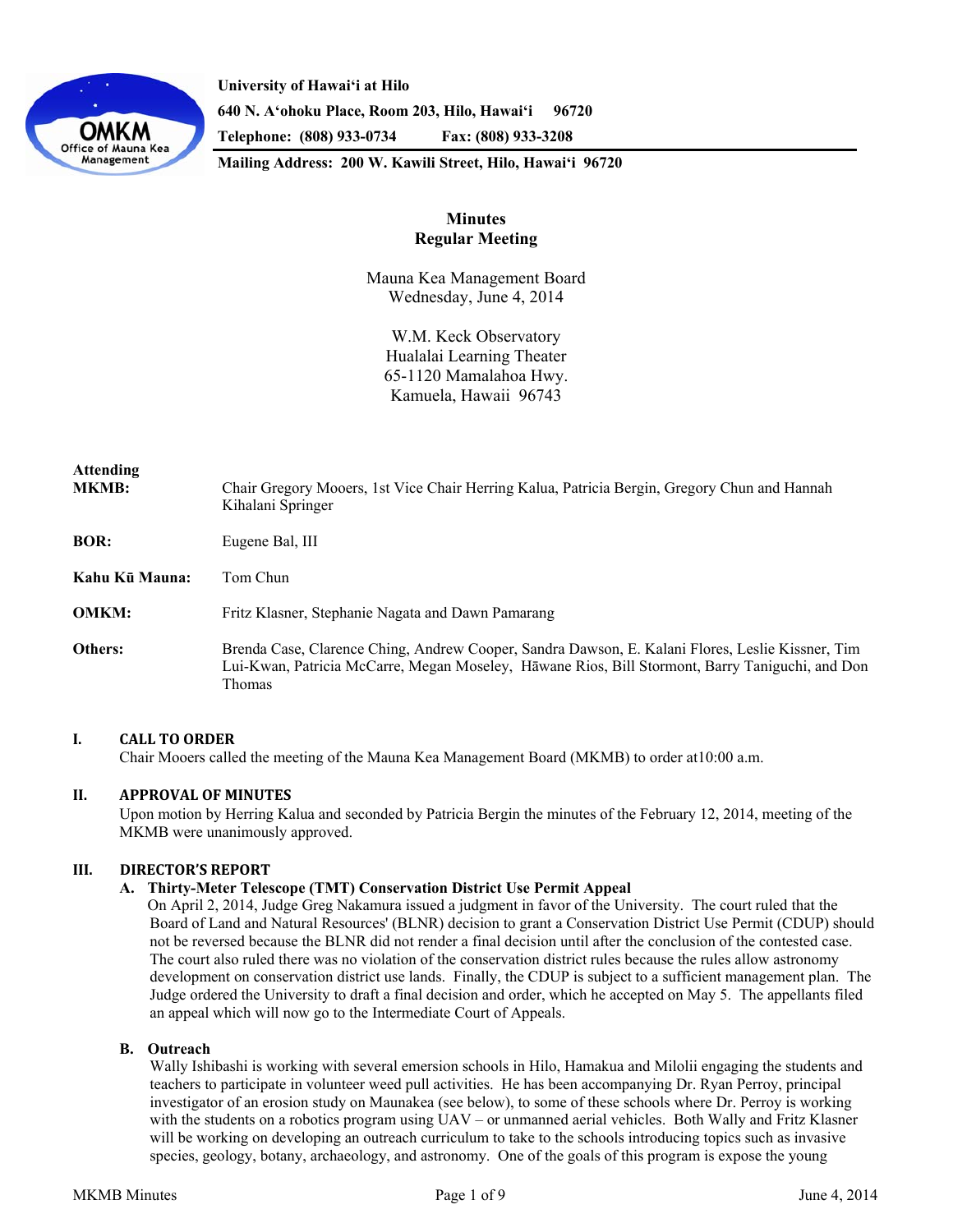students to different educational opportunities that smaller schools do not have the resources or exposure to. It is hoped that they will gain a valuable lesson about caring for the aina, as well as passing it on to future generations and giving back to the community.

Amber Stillman, GIS technician, will be assisting the UH Hilo Spatial Data and Visualization Lab which is working with intermediate school age students in developing 3D maps and virtual tours. This project is in collaboration with the Maui Economic Development Board, Women in Technology, STEM Works, Summer Software Camp being held today in Kealakehe.

### **C. Maunakea Spelling**

At the last meeting it was reported that the spelling of Maunakea would be changed from two separate words to one word. Since that meeting we learned that the Hawaii Board of Geographic Names reversed its decision to combine the multi word spelling of place names. Larry Kimura, professor of Hawaiian language at UH Hilo, participated in a telephone conference call along with Fritz and Amber to explain that the spoken use of place names is the basis for determining the spelling of proper names. The Board requested that Larry submit comments on their style guide regarding the spelling of place names to help them in their decision making. OMKM will continue to spell Maunakea as one word based on the research by Dr. Kimura, but historical spellings, such as in published or legal documents, where Mauna Kea appears as two words, we will continue to spell it as two words. .

### **D. Volunteer Activities**

The volunteer stats for 2013 included 8 volunteer days, 225 volunteers for a collective 1,747 hours. A total of 363 bags of weeds were pulled and over 200 silverswords were planted. This compares to 112 volunteers, 872.5 hours and 205 bags of weeds pulled in 2012, the first year of the program which began in March. The first volunteer day for 2014 was February 1 where 58 bags were pulled by 44 volunteers.

Since our last meeting there have been two volunteer events. On March 1, 26 volunteers from Ke Ana Laʻahana emersion school and members of the UH Hilo Sociology club collectively pulled and filled 29 bags of invasive weeds. On May 13, 32 volunteers from Waiakea High School Interact Club and Hawaii Island Chamber of Commerce help pull and fill 47 bags of weeds. We are awaiting word from DLNR to see if they need volunteers to help plant silversword seedlings again this year. Our next volunteer event is this Saturday, June 7.

### **E. Geocaching**

 From time to time we receive reports of geocaching on UH managed lands. Clues are given over the internet about the location of physical items hidden or placed all over the world, including Maunakea. Items are left for others to find or directed to visit locations via a website (most commonly www.geocaching.com). Rangers recently found and removed a geochach from the summit ahu. In keeping with Kahu Kū Mauna's discussion, OMKM rangers will periodically review common geocaching websites directing locations on UH's managed lands. They will locate and remove the hidden objects.

#### **F. Capitol Improvement Projects (CIP)**

The University is in the process of securing the services of Kober, Hanssen and Mitchell, an architecture and planning company to assist with the study and design of facility needs and construction to safely accommodate the increase in vehicular traffic and visitors to the Visitor Information Station. They will also be conducting a review road maintenance needs for the summit region.

### **G. Department of Hawaiian Home Lands (DHHL)**

The Office hosted a site visit for representatives from the Department of Hawaiian Home Lands which has agreed to assist with the overflow of vehicles and congestion at the Visitor Information Station (VIS). In particular, commercial tour operators who serve their guests dinner at the VIS prior to heading to the summit to view the sunset. DHHL is looking into providing a sit down picnic area where commercial tour operators can stop to feed their guests prior to arriving at the VIS. Due to limited parking at and near the VIS, DHHL is planning on developing a parking area on their lands and shuttle guests to the VIS for stargazing.

### **H. Stargazing at Waikoloa**

 The Visitor Information Station, on behalf of ʻImiloa will be starting a stargazing program at the Waikoloa Queens Marketplace. The purpose is to help 'Imiloa establish a presence at Waikoloa as part of a long term project and provide an alternate site for stargazing in an effort to deter visitors from venturing to the mountain. A test run was held on March 29. Stargazing at Waikoloa is in some ways superior to the VIS because of the wider expanse with fewer obstructions blocking the views of the sky. The conditions are considerably warmer resulting in more comfortable conditions for stargazing, no interference from vehicular headlights, and smooth, level viewing areas.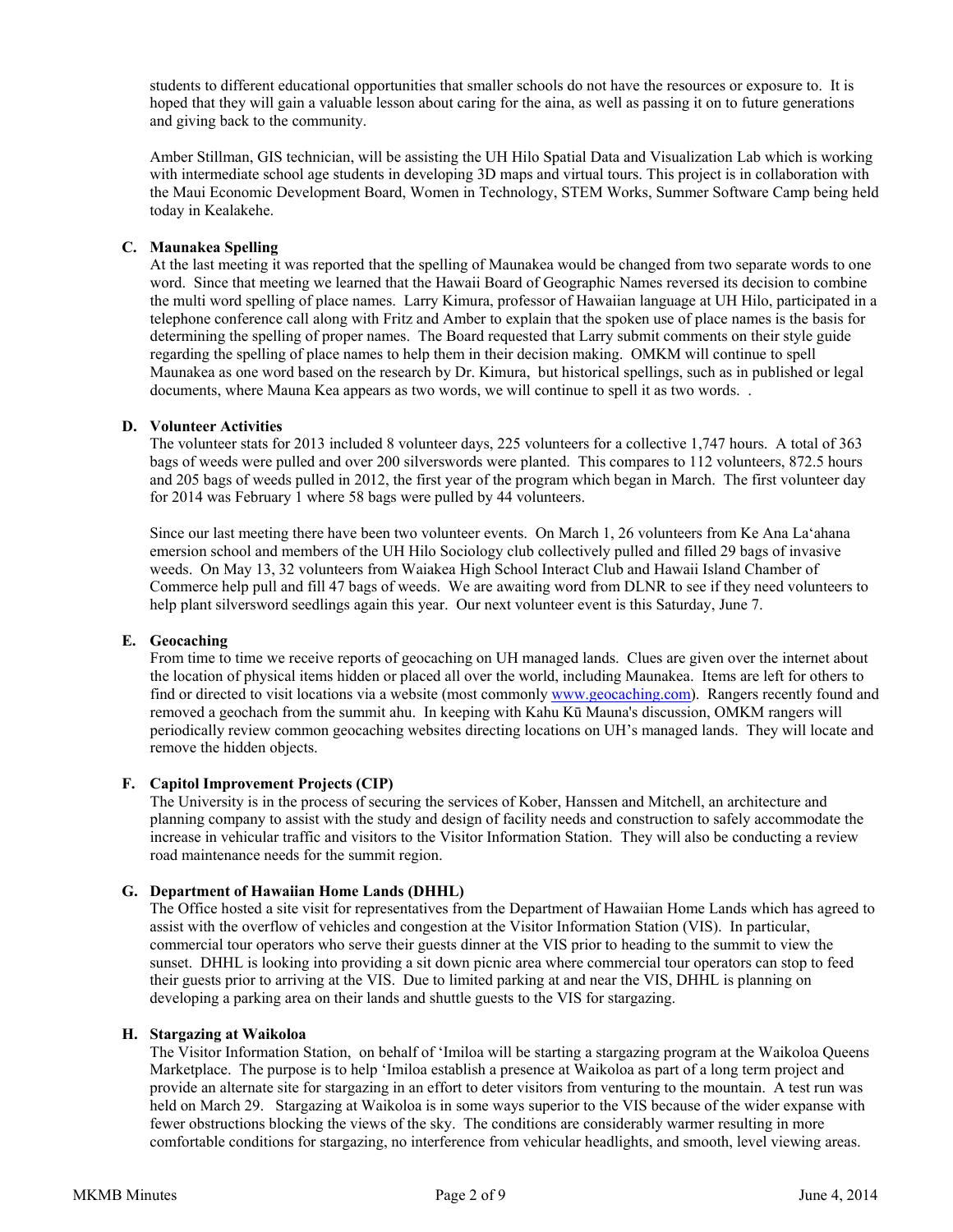# **I. Administrative Rules**

A preliminary draft of the rules is nearly complete. Before completing it though, the Office plans to go out and engage community groups for their input and comment. Community engagement is planned to begin this month.

## **IV. KAHU KŪ MAUNA COUNCIL (KKMC)**

Tom Chun reported the Council is in the process of transitioning some of its leadership and are looking for new members. This is a good time for the Council to re-focus and re-affirm the purpose of this Council. The Council will be planning to meet at various sites other than Hilo to accommodate members on the west side.

### **V. Committee Reports**

### **Environment Committee – Fritz Klasner**

Fritz Klasner announced two summer interns - Margaux Mellott and Darcy Yogi. Ms. Mellott will be working with Dr. Ryan Perroy on the erosion study and Ms. Yogi will be working with Dr. Cas Vanderwoude of the Hawaii Ant Lab and will be helping with finalizing OMKM's invasive species plan.

The annual surveys of wēkiu bugs and alien arthropods is scheduled to start this coming Friday. The survey will cover the area from Halepōhaku to the summit.

No new invasive species threats have been found on the mountain. We are, however, paying attention to yellow-jacket wasps. We have been working with United States Geological Survey (USGS) staff who work closely with Hakalau and Hawaii Volcanoes National Park to develop monitoring methods and the placement of traps.

Amber Stillman has been developing 3D maps which was presented to this Board about a year ago. Her maps are just about done. The next challenge is to figure out how to use these in a way that help communicate what is up on the mountain without encouraging visitors to actually go up the mountain.

The next weed pull volunteer event is this Saturday, June 7. There is still space for anyone interested in volunteering. The next resource orientation will be June 18 at Halepōhaku. The resource brochure is done and will be available soon.

### **VI. NEW BUSINESS**

### **A. Thirty-Meter Telescope Decommissioning Funding Plan**

### **I. Background and Purpose**

 Pursuant to the Decommissioning Plan for Mauna Kea Observatories (DP), a Decommissioning Funding Plan (DFP) is required as part of any new or renegotiated sublease with the University. The DFP is a financial plan for the eventual decommissioning of an observatory's dome and support facilities.

 The DP requires the MKMB to review and recommend approval of the DFP, in this case, the DFP for the Thirty Meter Telescope project. Specifically the MKMB should review whether TMT developed a cost estimate for decommissioning based on documented and reasonable assumptions and assurances for funding the eventual decommissioning of the project at the end of its useful life. A review should consider the following:

- 1. Accuracy and appropriateness of the methods used to estimate the costs of decommissioning.
- 2. Acceptability of the sublessee's financial assurance mechanism.
- 3. Means identified for adjusting the cost estimate and associated funding level over the life of the facility.

### Requirements of the DFP

The DFP should contain the following: 1) a cost estimate for decommissioning; 2) description of the method for assuring funds for decommissioning through one or more financial instruments; 3) description of the means for adjusting both the cost estimate and funding level over the life of the sublease; and 4) a certification of financial assurance that may include, but not be limited to, signed originals of the financial instruments provided as financial assurance. The amount secured should be based on a conceptual cost-estimate, and should be sufficient to adequately perform the decommissioning.

#### Conceptual Costs Estimates, Updates and Review

The DFP and associated cost estimates will be reviewed and updated periodically on an agreed upon term (at a minimum of every 15 years) by the sublessee to current costs and submitted to UH in the form of an update to the DFP.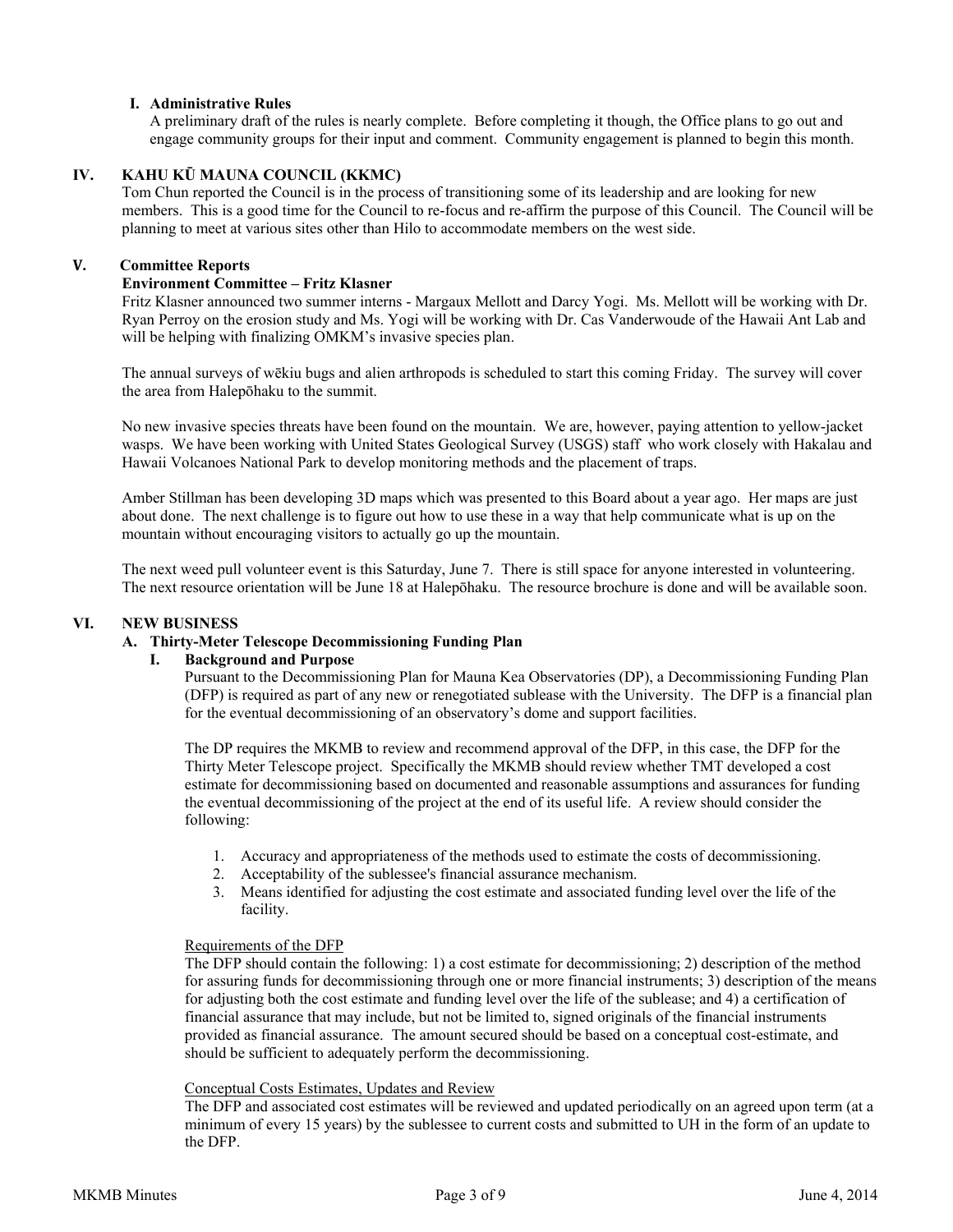The conceptual cost estimate should provide for the removal of the facility and restoration of the site to the "full" level of restoration. There are three levels a site can be restored: minimal (grading the site); moderate (minimal plus enhancing the physical habitat structure to benefit native arthropod community); and full (moderate plus restoration to the original pre-construction topography and restoring arthropod habitat.) In all three levels, man-made materials are to be removed unless it is determined that removal would cause irreversible damage to the resources.

#### Financial Assurance Mechanisms

The DP recognizes there are various mechanisms for assuring funds for decommissioning. The DP lists some examples from pre-payment, surety, insurance or guarantee, sinking funds, and asset collaterals.

### **II. Proposed TMT Decommissioning Funding Plan**

### Cost Estimate

TMT prepared a conceptual cost estimate that includes estimated costs to deconstruct the facilities and restore the site at the three different site restoration levels described in the DP. TMT refers to the three levels as Subestimate 1 (minimal), Sub-estimate 2 (moderate) and Sub-estimate 3 (full). The estimates in 2013 dollars are:

| Sub-estimate 1 | \$14 million   |
|----------------|----------------|
| Sub-estimate 2 | \$16 million   |
| Sub-estimate 3 | \$17.1 million |

The estimated costs for each sub-estimate are based on line-by-line, detailed evaluation of costs to decommission individual components of the facility, including building elements, dome mechanical and electrical installations, and base and support facility mechanical and electrical installations plus earthwork to restore the site.

### Financial Instrument

TMT will be establishing a sinking fund which will fully fund the cost of decommissioning, including the cost to fully restore the site before the end of the TMT's expected useful life. This method allows TMT to gradually prepay the cost of decommissioning and restoration over the life of the project. Funding shall commence with \$1 million per year payments beginning with the first year of operations. Payments will be adjusted annually for inflation and the fund would be maintained for the 50-year life of the observatory.

### Inflation adjustment rate

TMT's DFP sinking fund shows annual payments using an inflation rate of 3%. As the DFP is updated the costs and funding level shall be adjusted to current dollars which will then be used as the basis for future estimates.

For example, using an inflation rate of 3%/year, at the end of 50 years the estimated inflated cost to decommission will be \$87.4 million (\$17.1 million in 2063 dollars). At a deposit rate of \$1 million annually (adjusted annually at 3%) into the sinking fund, the estimated available funds will be \$87.5 million in 2063 dollars.

# Financial Assurance

The authorized representatives of the TMT partners have signed statements of intent committing their governments and/or organizations to provide decommissioning funds to satisfy their obligations to contribute sufficient cash in a timely manner to fund the cost to decommission the TMT observatory.

### **III. Proposed TMT sublease**

The proposed TMT sublease contains a clause obligating the TMT International Observatory to execute the decommissioning obligations of the DP, including the development and execution of the DFP. The clause also includes the provision that if at any time the University determines the DFP is insufficient, TMT shall consult with the University and negotiate in good faith to determine the amount of additional funding needed and shall provide the additional funding assurance mechanisms.

### **IV. Kahu Kū Mauna**

Kahu Kū Mauna was consulted on May 12, 2014. The Council felt the University should be commended for taking and following up on this course of action. They considered the DFP a movement in the right direction,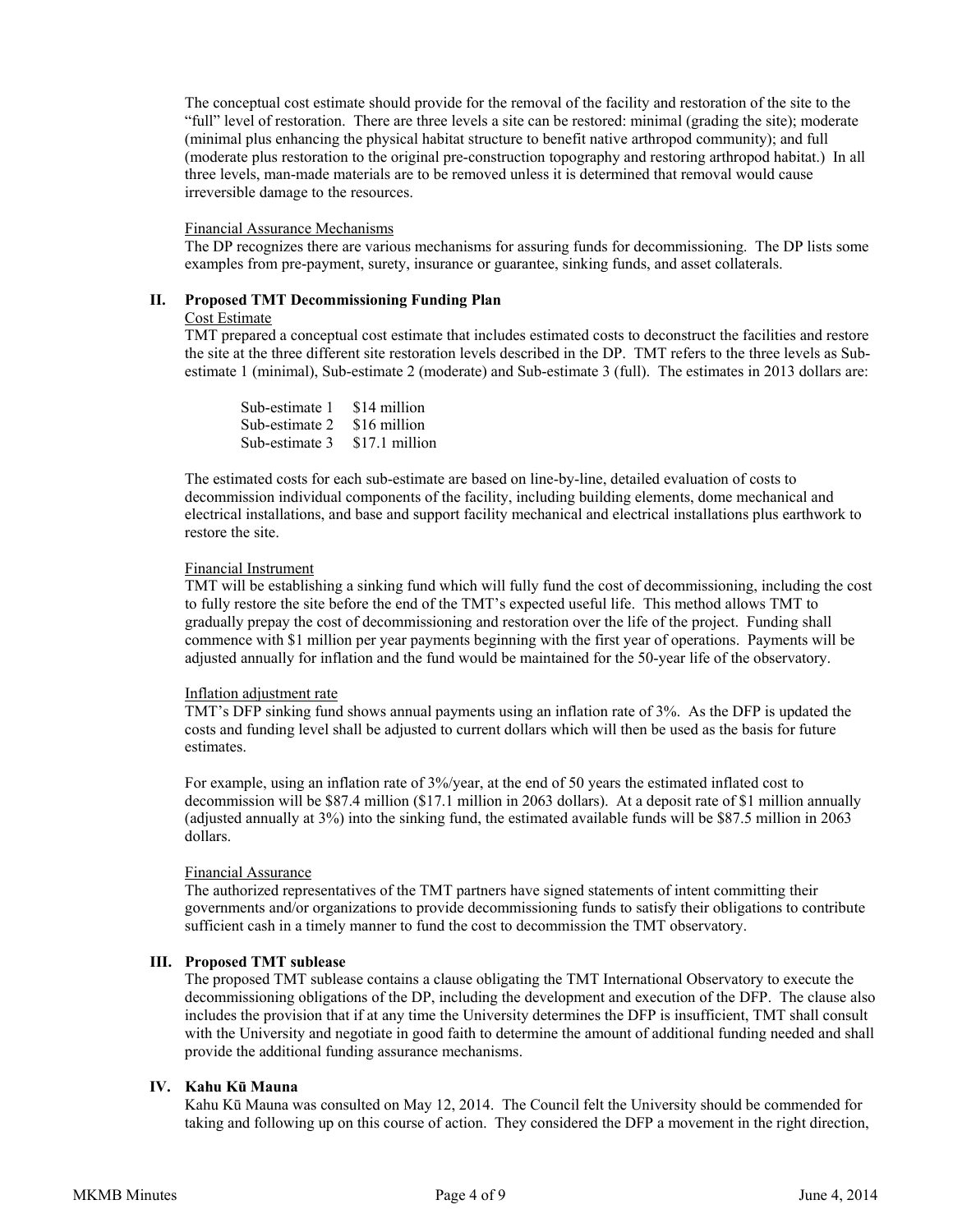as well as setting a precedent for future projects and for renegotiating subleases. They recommended approval of the DFP.

### **V. OMKM Recommendation**

OMKM proposes MKMB recommend approval of the DFP. TMT met the requirements of the DFP by:

- a) providing a detailed cost estimate prepared by an independent globally (and locally based) cost management firm that includes an estimate for "full" site restoration as required by the DP;
- b) providing a mechanism for assuring the financing for decommissioning by establishing a sinking fund into which \$1milliion/annually, adjusted for inflation, is deposited for 50 years. Each partner of the TMT International Observatory has signed a letter of intent committing their respective governments and organizations to fund the decommissioning funding plan;
- c) identifying a means for adjusting the cost estimate, and a review for adjusting the funding level over the life of the facility.

#### **Discussions**

Hannah Springer asked for clarification between the difference of the \$10 million plus cost (page 9 of 9) and the estimated \$17 million cost. Does this just cover demolition? Director Nagata apologized as there should have been one more page. It should also include the cost for site restoration. Gregory Chun referred to page 1 - Margins and Adjustments.

Chair Mooers stated he was very impressed with the details and work that Rider Levett Bucknall (RLB) performed. It is pretty extensive and gives him the confidence that the numbers they prepared are accurately presented. RLB has done a number of proposals for demolition before and he has never seen anything quite so detailed.

Gregory Chun asked about the process for determining the level of actual restoration. He is aware they have estimated in the DFP a full restoration, but that does not necessarily mean that is what the level of restoration will be. Also, what happens to the funds in the DFP if less than a level 3 restoration occurs? Lastly, he assumes in these demolition numbers the cost to dispose of the material is included. He is assuming stuff will end up in the landfill.

Director Nagata responded when TMT gets ready to decommission, there will be a convening of a committee to look at all the environmental aspects of decommissioning. If the committee believes it will be more detrimental to do full restoration, they may recommend a lower level of restoration. That will be determined in the future; we cannot make that determination now. If a lower level of site restoration is recommended, remaining funds in the DFP will go back to the TMT International Observatory (TIO). As to the landfill question, Director Nagata could not answer that. TMT may have a better idea, but as with many of these projects they may try to recycle or resell some of the usable materials.

Sandra Dawson clarified TMT has a policy that everything is done in the most environmentally responsible way given where you are. It would be the responsibility of TIO at that time to dispose of it responsibly.

Ms. Springer asked if the restoration covered under the General Conditions line under Margins and Adjustments on page 1 of 9 is accurate. She suggested putting "restoration" in parentheses so the lay reader of the report would be better able to comprehend the information. Director Nagata replied yes, the \$10 million is the same for all of the other estimates. The additional costs between the sub-estimates 1, 2, and 3 are in the Margins and Adjustments.

Chair Mooers thought the question was that the General Conditions refers to the site restoration. Director Nagata apologized and thought the site restoration was the site earthwork. Dr. Chun thought the \$10.8 million is the entire site restoration. The Margins and Adjustments are contingencies.

Kalani Flores stated the estimate of \$17 million seems a little under the potential cost of removal based upon previous estimates that other observatories have given for their removal. For example, Subaru in 2008 gave a \$10 million estimate for removal of their site. Subaru is much smaller than the TMT. \$10 million and \$17 million - it seems that the estimate is quite under the potential of decommissioning of the site. When you look at decommissioning of a site you should also be looking at the cost for construction of the site. If the construction of the site is \$1.2 - \$1.5 billion, how can the decommissioning cost be just \$17 million. He questioned the accuracy of the figures as provided. Secondly, the potential of removing the concrete slab and hauling of the materials off the mountain and the requirement of specialized equipment to remove the dome - have all those cost estimates been taken into consideration? Lastly, when you say bring the site to full restoration, what does that exactly mean? You cannot fully restore a pahoehoe lava field. The proposed TMT site is within a former glacial pahoehoe field. At the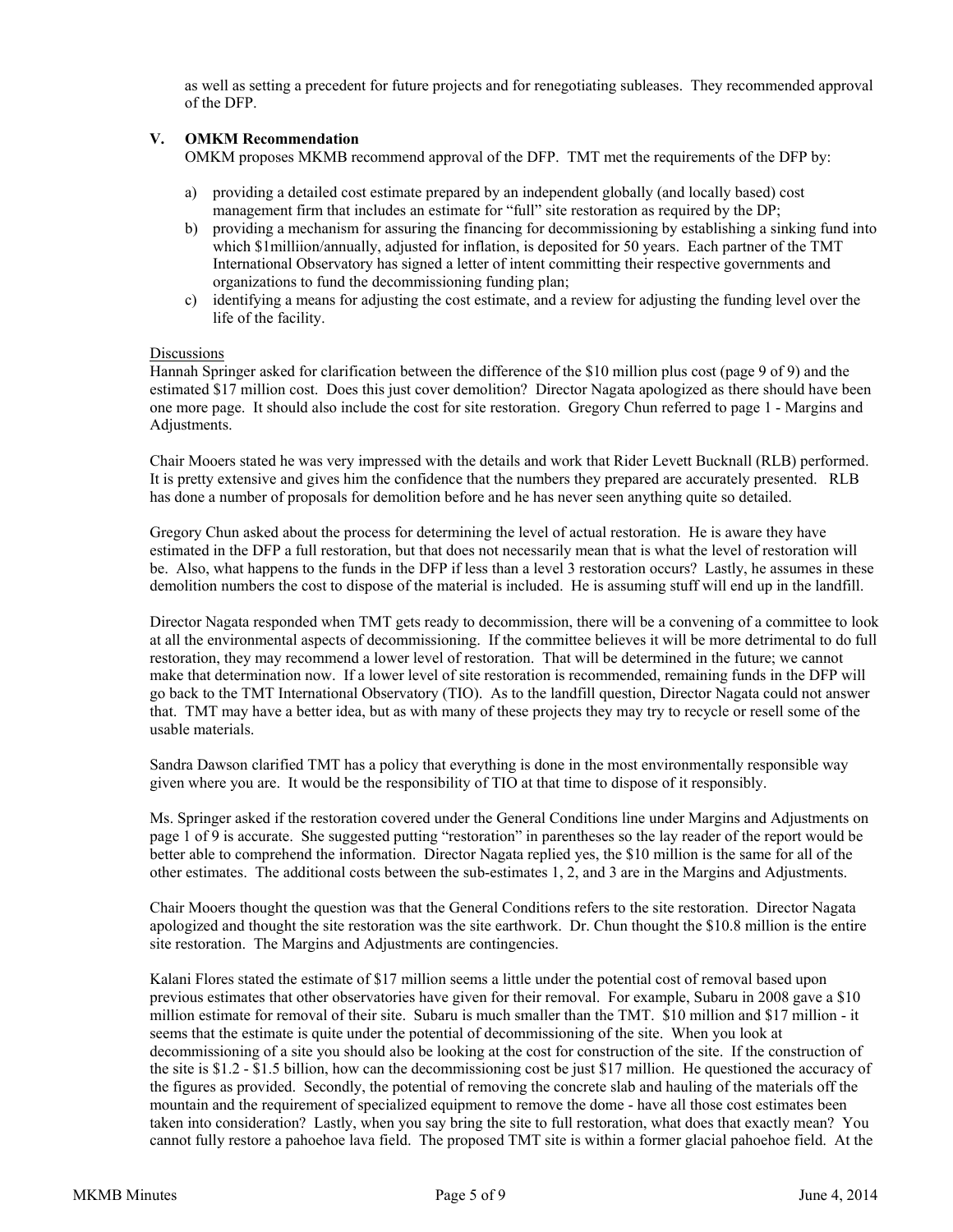end, if this site was to be decommissioned, you would have a large five acre scar on the surface of that site. How is that supposed to be restored? The statement about full restoration has to be clearly explained to that extent.

Legal Counsel Tim Lui-Kwan replied we have to rely on RLB to come up with the estimates. They are the experts. We have looked at it and reviewed it and there was nothing we thought that was unusual. They were surprised at the thoroughness and detailed work put into it. We have to presume they actually did their job. Again, this is for the DFP and not the Decommissioning Plan itself. That will be something that comes up in 2063. We are not talking about \$17 million in 2063. We are talking about \$87 million plus in 2063.

Mr. Flores stated he knows we are looking at 2063, but in reality you should only be looking at 2033. Because isn't the sublease subject to the master lease? We are all going on the assumption that a master lease is going to be renewed. The decommissioning plan set forth by the Comprehensive Management Plan (CMP) is supposed to be based upon the end of the Master Lease in 2033. So putting figures out for 2063 is a little inaccurate. You should be prepared to take it out in 2033. You cannot go under the assumption of a new master lease. So what is the figures in 2033 as far as the final decommissioning plan?

Mr. Lui-Kwan stated that is in RLB's report - \$36 million.

Ms. Springer stated Mr. Flores' concern is similar to a concern discussed in the Kahu Kū Mauna Council and what constitutes full restoration. She wondered if the language could be adjusted to give a more realistic expectation for readers of the document as to what is going to be on the ground. Full restoration might not be achievable as described by Mr. Flores given the geologic conditions of the mountain prior to the installation of the facility.

Mr. Lui-Kwan thought that was a good point. Full restoration is an impossibility.

Ms. Dawson stated TMT has taken photos of the area so that one would know what it looked like before construction. When it is time to decommission and restore we can get it as close to the original state.

Ms. Springer commented when discussing the site earthwork she hopes the amount of subterranean work that goes into anchoring those buildings will be discussed and a careful consideration be done on how to treat the sub surface. The discussion at Kahu Kū Mauna was how much excavation might be done to remove a cement block or the rebar posts that go into the ground. This has been a concern with Kahu Kū Mauna. She wondered what would happen if TMT's decommissioning funding plan was not approved.

Director Nagata replied when TMT is ready to start considering decommissioning its facility, the issue of how much needs to be excavated to remove the underground subterranean components will be addressed at that time. That is part of the process in determining if it will be a full restoration, moderate, or etc.

This Board will make a recommendation to approve. This Board's recommendation is then considered by the other decision makers.

Patricia Bergin commented there have been a number of suggestions from board members for softening or being more specific in the document. How can we move forward and approve the document and yet still have an opportunity to provide that input? Or, are we even qualified or authorized to make those suggestions at this point?

Director Nagata replied all of our Plans are adaptive. We are in the fifth year of the Comprehensive Management Plan and will be looking into evaluating the CMP and making necessary changes to it. The Decommissioning Plan would also go through the same review. At that point, we would be able address issues on the language. The purpose for today is for the Mauna Kea Management Board to review the sufficiency of the DFP, not to make a determination on what a full restoration is.

Mr. Flores called to attention page 25 of the DP and the three definitions given for site restoration: minimal, moderate and full restoration. Mr. Flores quoted: "Full restoration would return the site to its original preconstruction topography, as well as restoring arthropod habitat." This definition of what is being proposed cannot occur. Is the DFP in alignment with the DP?

Chair Mooers appreciated the comment and stated he did review the proposed plan and compliance with the DP. Staff also reviews compliance with every element of the CMP, not with just this proposal, but with all proposals that come through the Office. We do take those plans seriously.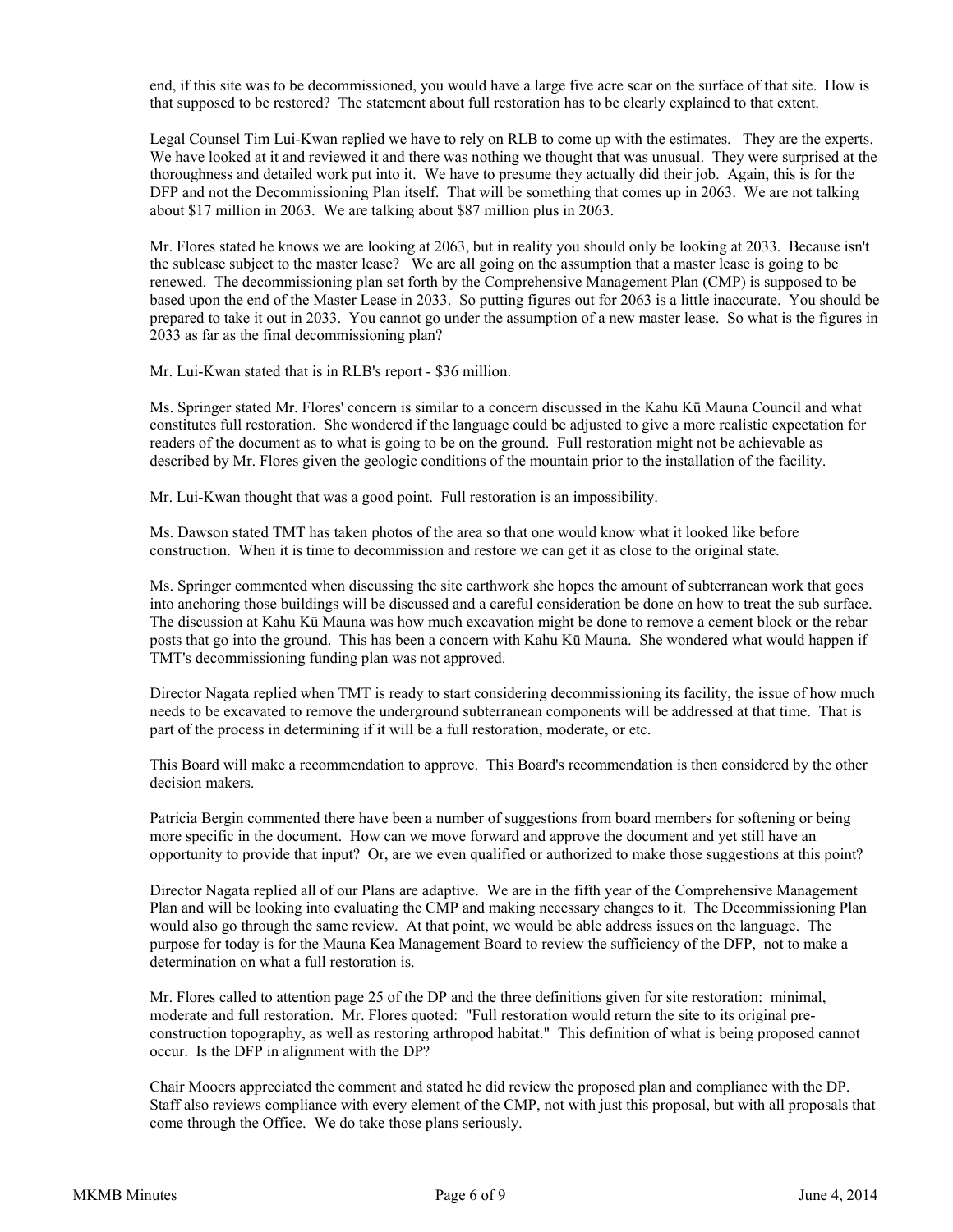(Clarence) Ku Ching commented on the finances of the DP. He noted it is very difficult to plan out 50 years. If there are cost overruns at the time of demolition, who pays the balance if the participant does not come up with the funds?

Mr. Lui-Kwan replied the proposed sub lease and DP commit the sublessee to pay the full cost of decommissioning. The sinking fund is a means by which we can see money being deposited. If it costs more than that, then they pay more. All of the partners have signed written commitments. They have guaranteed this expense and liability of the entity for the future.

Dr. Chun sensed the sinking fund mechanism is the best way to assure the right amount of funding will be there at the end. From the perspective of the responsibility of this Board to recommend for approval the DFP, his sense is this is the most accurate and reasonable mechanism of assurance.

### **VI. Action**

It was moved by Herring Kalua and seconded by Gregory Chun to recommend approval of the DFP.

 Ms. Springer believes the value of moving forward on planning for decommissioning is tremendously important and appreciates the details of the funding plan. Ms. Springer will be voting in favor of the motion but with reservations given her concern over the implications of "full restoration" as she does not believe that is achievable. She does believe, however, that the CMP would be responsive to conditions when the time comes to implement the decommissioning process.

 Chair Mooers called for a vote in favor of the motion made by Mr. Kalua and seconded by Dr. Chun to recommend the approval of the DFP for the TMT. The motion was carried unanimously.

#### **B. Baseline Study on Surficial Geomorphology & Erosion Monitoring on Maunakea**

#### **I. Background and Purpose**

The purpose of this project is to study erosion and cinder movement along the Summit Access Road corridor in the Science Reserve and in the Astronomy Precinct (summit region).

The Comprehensive Management Plan (CMP) infrastructure and maintenance management action includes development and implementation of an erosion inventory and assessment plan (IM-6). This project addresses this goal. It also addresses natural resource management actions pertaining to baseline inventories and monitoring (NR15, NR16), while incorporating outreach and partnership actions (EO-6).

The project will collect baseline, as well as repeat high resolution topographic, spatial imagery, and soils field data that can be used to:

- 1. Quantify topographic changes over time relating to natural and anthropogenic disturbance and erosion events (establishing baseline erosion rate).
- 2. Improve a habitat suitability model for the wēkiu bug and other arthropod species (in conjunction with ongoing work by Dr. Jesse Eiben, UHH).
- 3. Document site stability and change at known archaeological sites.
- 4. Contribute to other ongoing and new research efforts within the MKSR.

#### Proposed Activity

The project will occur over a period of 4 years. Initial efforts will be limited to non-intrusive photography and terrain scanning, as well as accompanying entomology field workers to identify potential cinder characterization methods associated with existing, approved, studies. Subsequent field work will include sample collection and analysis.

- Terrestial Laser Scanning (TLS). At approximately 40 locations, over half along the road or other existing infrastructure, a tripod will be used to measure surface terrain elevation with a laser scanner. Sites will be visited twice, those with active erosion visited 3-4 times.
- Five (5) time-lapse cameras will be placed within weather-resistant, camouflaged housings mounted along the summit access road and directed towards actively eroding regions. Images will be used for identifying areas of active erosion and disturbance, mapping likely wēkiu bug habitat, and creating 3 dimensional datasets.
- Cameras mounted on unmanned aerial vehicles (UAV) will provide detailed overview data of the study area while limiting disturbance by decreasing foot-traffic in culturally or ecologically sensitive regions. All flights would be conducted under Federal Aviation Administration regulations and in full compliance with any observatory restrictions. If UAV-based data collection is not approved, or as a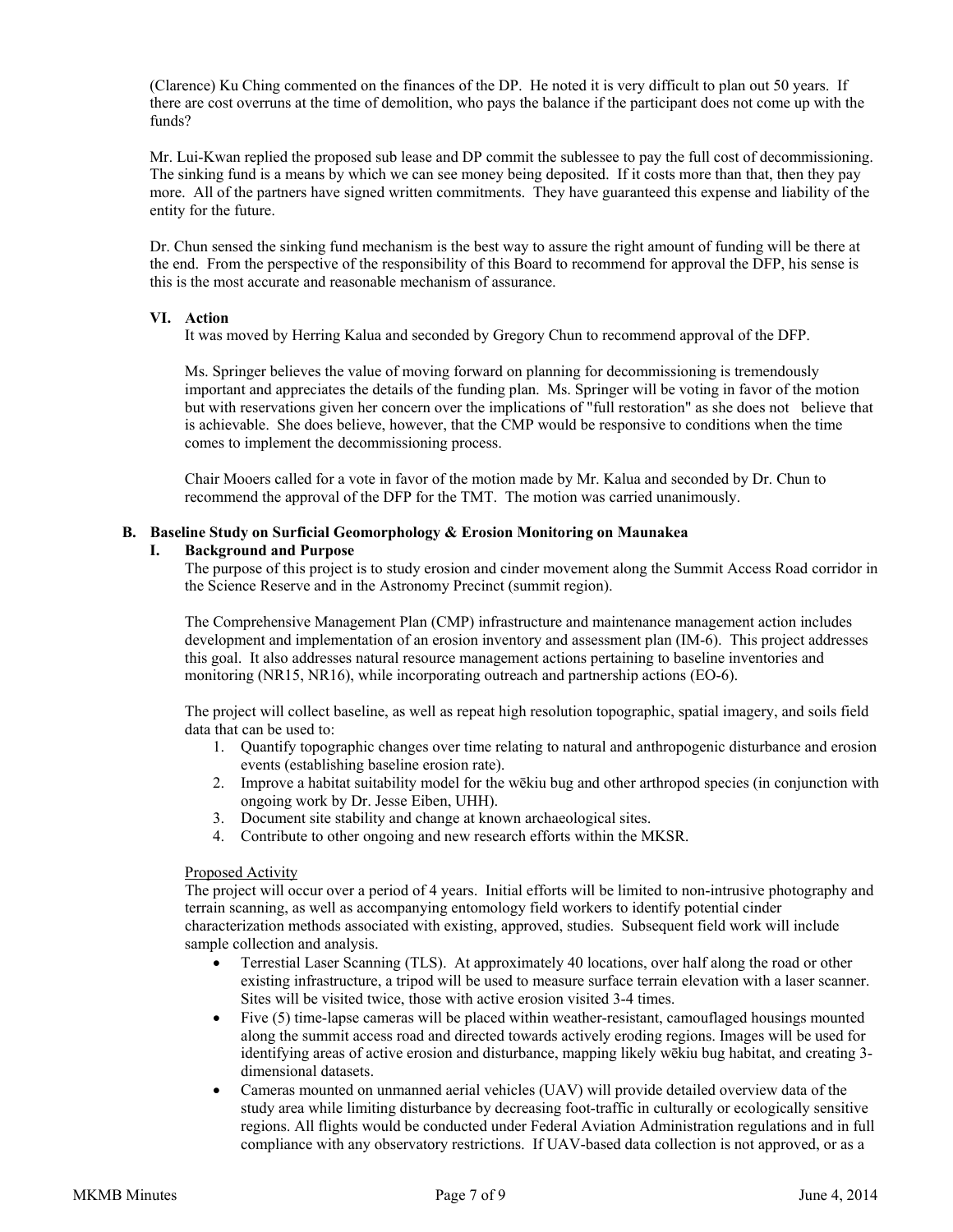supplementary dataset, ground-based cameras mounted to vehicles or carried on foot could be substituted.

- Sample collection from approximately ten shallow (typical maximum depth of 0.75 m) pits to collect data on cinder, ash, and clay substrate composition and particle size. Approximately  $2.5$  kg of materials from a  $0.25 \text{ m}^2$  opening will be removed from each pit location for analysis in the laboratory at UH-Hilo and returned to the collection location on Mauna Kea. Final site selection criteria will include analysis of preliminary time-lapse camera results, and be submitted to Kahu Ku Mauna for review. Additional compliance, such as State Historic Preservation Division review, may also be required.
- Installing five (5) dust traps consisting of an angel-food cake pan partially filled with marbles, painted black on the outside, and mounted about 2 m above the ground on a fence post or similar material. Locations chosen based on a) not viewable for common visitor to facilities or frequently visited historic properties, and b) elevation and landscape position gradients.
- A sponsored UH Hilo graduate student (Master's Degree) will be engaged.
- UH Hilo undergraduate summer student interns will be engaged during summers through the Pacific Internship Programs for Exploring Science (PIPES) program.
- Local primary school-aged student involvement will be through robotics program activities, specifically in working with Unmanned Aerial Vehicles (UAVs), and more generally with developing student capacity in science and engineering.
- Data will be public and made available to Observatories and MKSS for future facility planning.
- Recommendations to OMKM for potential future management action and monitoring will also be public.
- **II. No Board Action Required** For information and discussion only.

# **III. Kahu Kū Mauna**

Kahu Kū Mauna was consulted at its May 12, 2014 meeting. The Council raised concerns about the potential for unanticipated discovery of burials (bones). The importance of and need to immediately cease work and contact the State Historic Preservation Division was stressed, if unanticipated burials are encountered or suspected. Existing road maintenance activities which involve movement of cinder were identified as one potential mechanism for obtaining field data without eliciting concern of sampling impacts.

The Council re-affirmed their interest in having any samples removed for analysis returned to the original site of collection. The community benefit of the student robotics program was discussed, as well as both undergraduate and graduate student research. The Council was appreciative of the project, specifically its application to maintenance activities, natural resources, and historic sites. They also liked the idea of the student robotics outreach efforts. The project will periodically update Kahu Kū Mauna as well as review potential sample collection and dust monitoring sites prior to proceeding with these phases.

### **IV. DLNR Rules**

Pursuant to administrative rules pertaining to the Conservation District (HAR 13-5-22, P-1, Data Collection), a permit or site plan is not required. The rules state: *Basic data collection, research, education, and resource evaluation that is temporary (less than thirty days) and results in negligible ground disturbance (small gages or monitoring devices) and does not involve a land use (e.g., botanical, archaeological, faunal surveys).* And where a site plan is required, the rules state: *Basic data collection, research, education, and resource evaluation that results in a minor disturbance to natural resources or land (e.g., corings, excavations, etc.).* 

An inquiry will be made by OMKM and UHH Geography with DLNR (including the NAR and SHPD) to confirm if a permit, site plan, or other consultation is required.

# **V. CMP Compliance**

The proposal was reviewed for compliance with the Comprehensive Management Plan.

### **VI. OMKM Review and Project Requirements:**

As this project represents a CMP-identified management action, OMKM reviewed a draft project proposal and will work with the project staff to ensure the following:

- 1. There are no archaeological sites in the immediate surroundings where the team plans to do its surveys involving potential ground disturbance. (Surface elevation data will be collected using photography and surface scanning for archaeological sites.)
- 2. Any collection and characterization of cinder substrates will be conducted away from archaeological